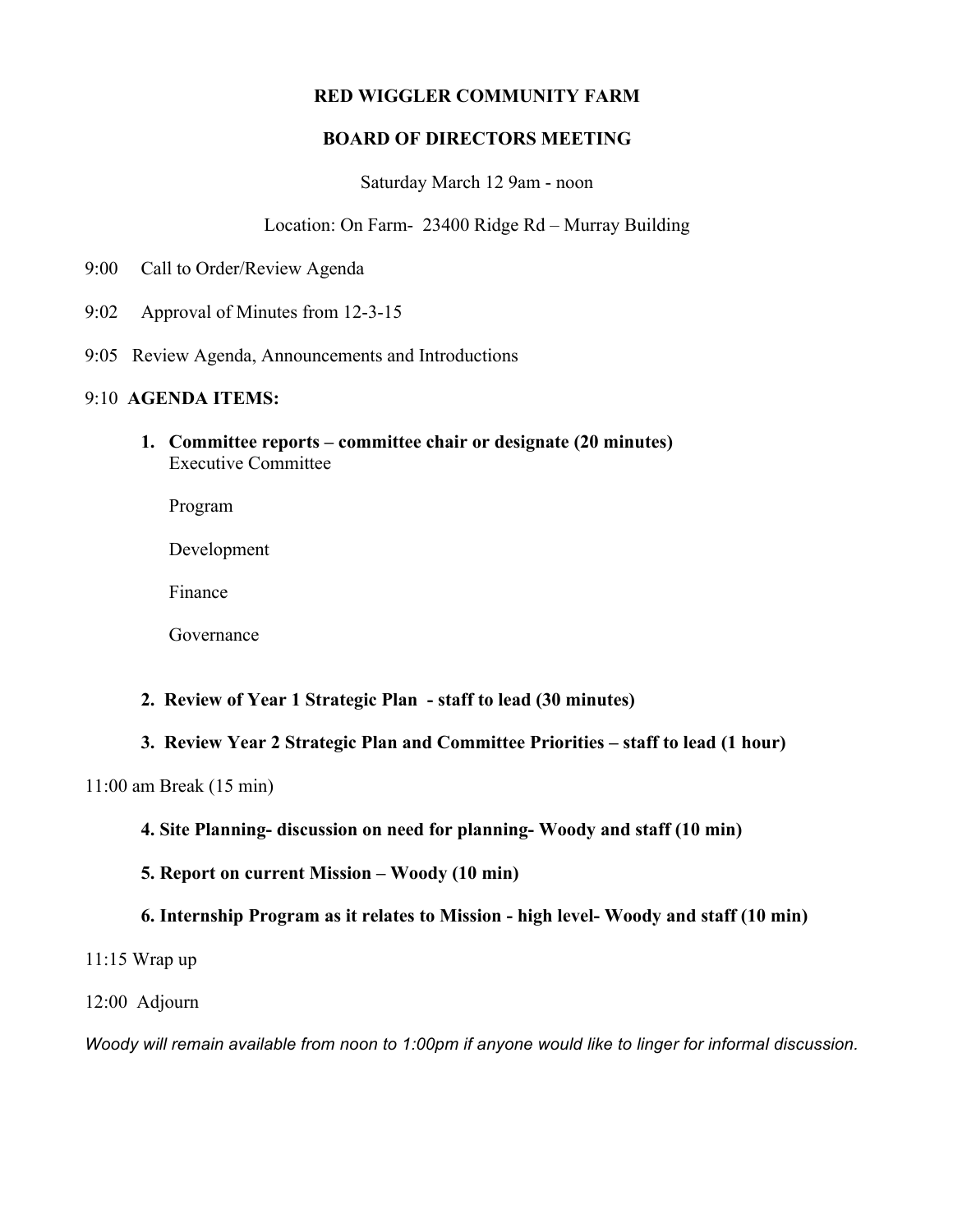# **Red Wiggler Community Farm Regular Meeting of the Board of Directors**

The meeting was held on Saturday March 12, 2016 at the Farm.

The following were present:

Marlene Michaelson, President Nancy Everett, Vice-President Katie Brewer Kati Gimes\* Cynthia Hamilton Jean White Anne Wolfe, Secretary

Andrea Barnhart, Farm Manager Katie Junghans, Program Coordinator Molly McCracken, Education & Outreach Coordinator Melissa McLearen, Field & Facilities Manager Diane Ringel, Business Manager Woody Woodroof, Executive Director and Founder

**\*** Indicates late arrival

A quorum was present.

The following were absent:

Jim Heaney Jim Hochron, Treasurer Jean Hochron

(9:12 am) Call to Order: By Marlene Michaelson, President

(9:13 am) Introductions: Brief individual introductions were given by each attendee. Lurdes Ramos was welcomed as a new Board member, and it was noted that Valerie Levanos has resigned as a Board member (and as Chair of the Development Committee). Katie Brewer has volunteered to chair the Development Committee going forward.

(9:18 am) Approval of Minutes: On motion made by Jean White, seconded, and carried, the Board approved the previously distributed minutes of the special meeting of the Board held 12/3/15 without modification.

(9:19 am) Board and Committee Reports:

The Executive Committee: Has not met, no report given.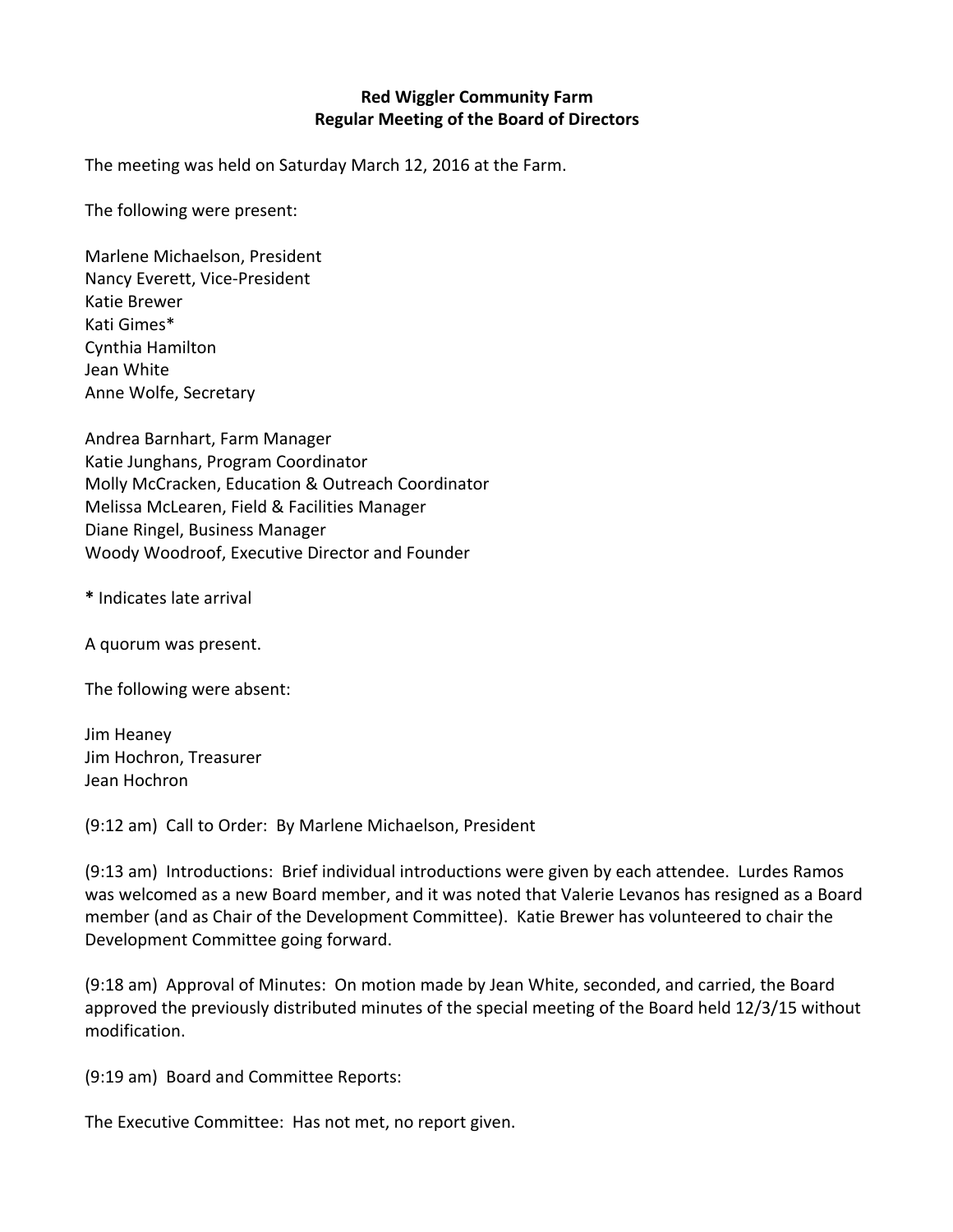The Program Committee: Anne Wolfe reported that the committee last met on 3/1/16. Staff provided an update on winter programming and insights into what was coming up in the next few months. A discussion was also held on intern applicants (local vs. non-local), and the progress that has been made by utilization of the research done by Jean Hochron (Big Train) as regards intern housing assistance. A take-away from the meeting was that Woody will provide the committee with a sampling of grant applications so that a draft of a 'dream grant' can be created by August 2016.

The Development Committee: Woody Woodroof reported that the Development Committee has not met, but that Red Wiggler continues to work with the existing Development Plan.

The Finance Committee: In Jim Hochron's absence, Cynthia Hamilton reported on the details provided by Jim:

 $1<sup>st</sup>$  Quarter October 1, 2015 to December 31, 2015:

Income: \$206,626.91 Expense: \$95,066.98 Net Income: \$111,559.93 (attributable to a high level of foundation grant monies early in the fiscal year)

Operating Cash on Hand \$345,888.19 (Equivalent to approximately 8 months operating expenses)

Governance Committee: Nancy Everett reported that the Governance Committee has not met, but has exchanged many emails. Jim Heaney is working with Woody on processes/procedures for evaluation: self-evaluation for the Board as well as for the Executive Director, and job descriptions for the Executive Director. Nancy circulated the Board Characteristics spreadsheet, and clarified that areas of interest as well as areas of expertise can be indicated. She will update and circulate the working document.

(9:34 am) New Business:

(9:34 am) Review of Year 1 Strategic Plan: Woody Woodroof set the stage for a review/brainstorming session on the five high-level goals from the Strategic Plan. He indicated that the 20<sup>th</sup> Year marketing is going well, that the Development Plan is being worked, and that the website will shortly have a 'Board Portal' which will be utilized as a place to locate documents (vs. having them emailed individually to Board members).

(9:42 am) Review Year 2 Strategic Plan and Committee Priorities: Andrea Barnhart and Molly McCracken led the discussion, utilizing various white boards to capture any new committee commitments, and a 'parking lot' for items for further discussion. These ideas/items will be consolidated by the Staff and sent to the Board via email shortly.

The discussion centered around Year 1 and Year 2 items on the five high-level goals from the Strategic Plan: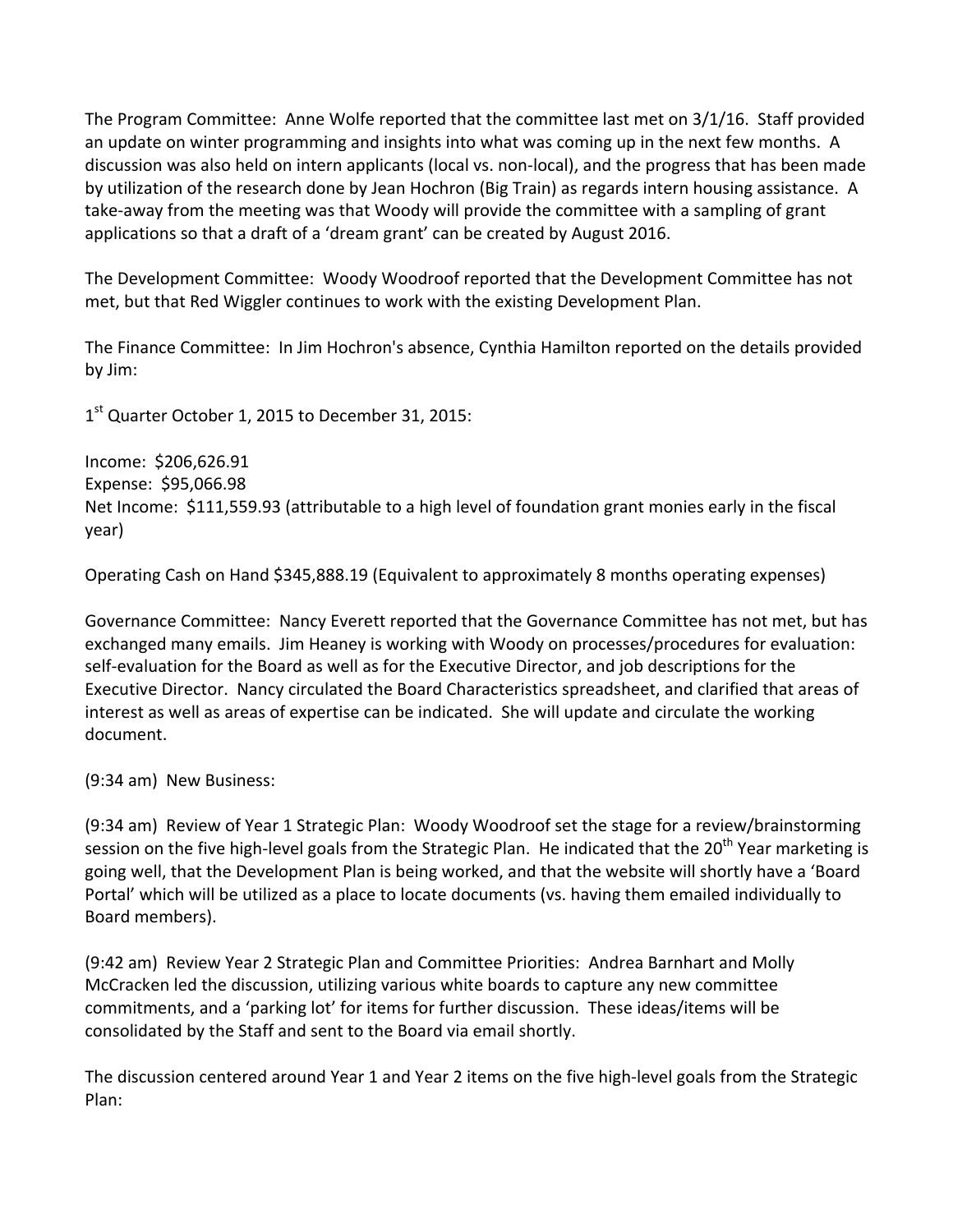- Engage in strong partnerships and collaborations to sustain the farm.
- Ensure high quality programming that aligns with the RWCF mission and purpose.
- Develop a strong management and staffing infrastructure that supports the RWCF's mission.
- Ensure the long-term financial sustainability of RWCF.
- Continue to research new ways of doing things (create a culture of inquiry and innovation) and develop a strategy to assess the cost/benefits of each of these opportunities.

# $(11:00 \text{ am})$  Break

(11:15 am) Site Planning: Melissa McLearen and Woody Woodroof have reviewed the site/plant, and Melissa presented the need for professional site planning to handle the following issues:

- Water: Bottom of barn during heavy rains, wash station (mud).
- Design: Handicap access for the solar house and the barn (currently an awkward ramp), deck for the solar house.
- Growth: More bathrooms and hand-washing stations needed, more parking, and heavier use of driveway deteriorates it. An equipment shed need has been identified.
- Wish List: Solar panels for the Murray Building.

Actions determined: A consultant for the physical site plan will be sought. A topographical map (for drainage) will need to be created. Tasks/issues identified will need to be sequenced and prioritized (although the well/water will need to come first in the planning process). We will continue to work closely with Parks.

(11:23 am) Report on current Mission: Woody Woodroof gave insight into the responses he has been receiving on our Mission Statement, and considering what the 'next sentence' might be after the Mission Statement has been made will be explored. Capturing the 'joy' of Red Wiggler, and how/what Red Wiggler gives back to the community were suggested. Molly McCracken will work up a generic 'cheat sheet' of talking points for the Board to be used when 'tabling' at various events, with eventspecific items listed as well.

(11:34 am) Internship Program as it relates to Mission: Woody Woodroof led the discussion on the expected/desired intern's leadership and commitment. Local vs. non-local interns were discussed, and the challenges related to housing assistance for non-local interns. Due to our physical location, transportation by automobile (vs. bus) is optimal.

It is hoped that we will be able to have 3 to 4 interns hired this year. Several prospective interns will be visiting the farm during Spring Break for interviews, and it was determined that Staff would see what came of these interviews. Should it arise that housing assistance be needed this year, we will attempt to make quick accommodation with local housing assistance.

Next Meeting: The next meeting will be determined via a Doodle poll, to occur prior to the end of June 2016. There are many events coming up that would lend themselves to Board participation (tabling). A calendar of upcoming events to include tentative Board meetings will be created and circulated by Marlene Michaelson.